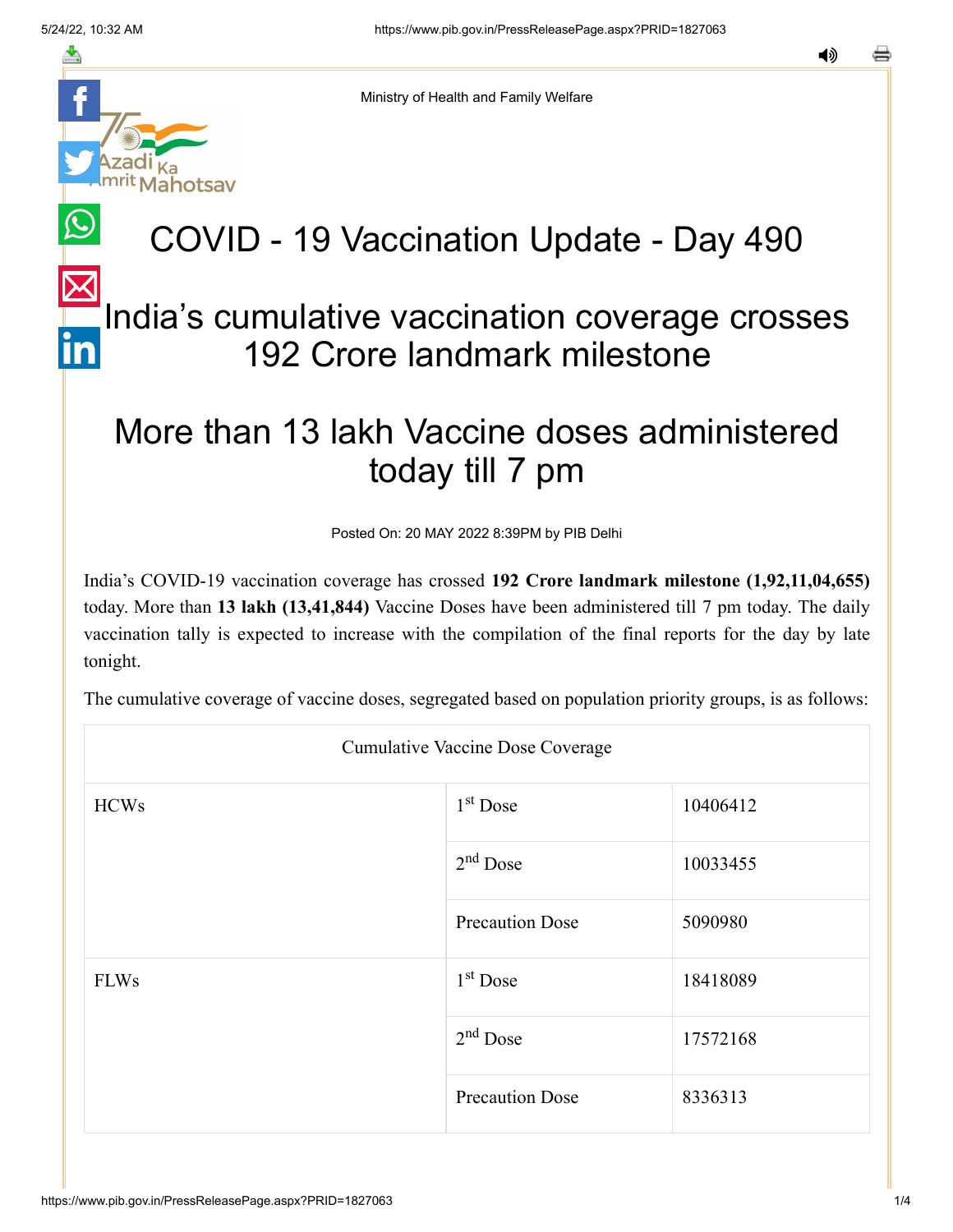|  | Age Group 12-14 years                        | 1 <sup>st</sup> Dose   | 32652525   |
|--|----------------------------------------------|------------------------|------------|
|  |                                              | $2nd$ Dose             | 13680964   |
|  | Age Group 15-18 years                        | 1 <sup>st</sup> Dose   | 59147009   |
|  |                                              | $2nd$ Dose             | 44655538   |
|  | Age Group 18-44 years                        | $1st$ Dose             | 556802327  |
|  |                                              | $2nd$ Dose             | 486710426  |
|  |                                              | <b>Precaution Dose</b> | 539798     |
|  | Age Group 45-59 years                        | 1 <sup>st</sup> Dose   | 203186268  |
|  |                                              | $2nd$ Dose             | 190093743  |
|  |                                              | <b>Precaution Dose</b> | 1137107    |
|  | Over 60 years                                | 1 <sup>st</sup> Dose   | 127045372  |
|  |                                              | $2nd$ Dose             | 118516084  |
|  |                                              | <b>Precaution Dose</b> | 17080077   |
|  | Cumulative 1 <sup>st</sup> dose administered |                        | 1007658002 |
|  | Cumulative 2 <sup>nd</sup> dose administered |                        | 881262378  |
|  | <b>Precaution Dose</b>                       |                        | 32184275   |
|  | Total                                        |                        | 1921104655 |

Today's achievement in the vaccination exercise, segregated by population priority groups, is as follows:

Date:  $20^{th}$  April, 2022 (490<sup>th</sup> Day)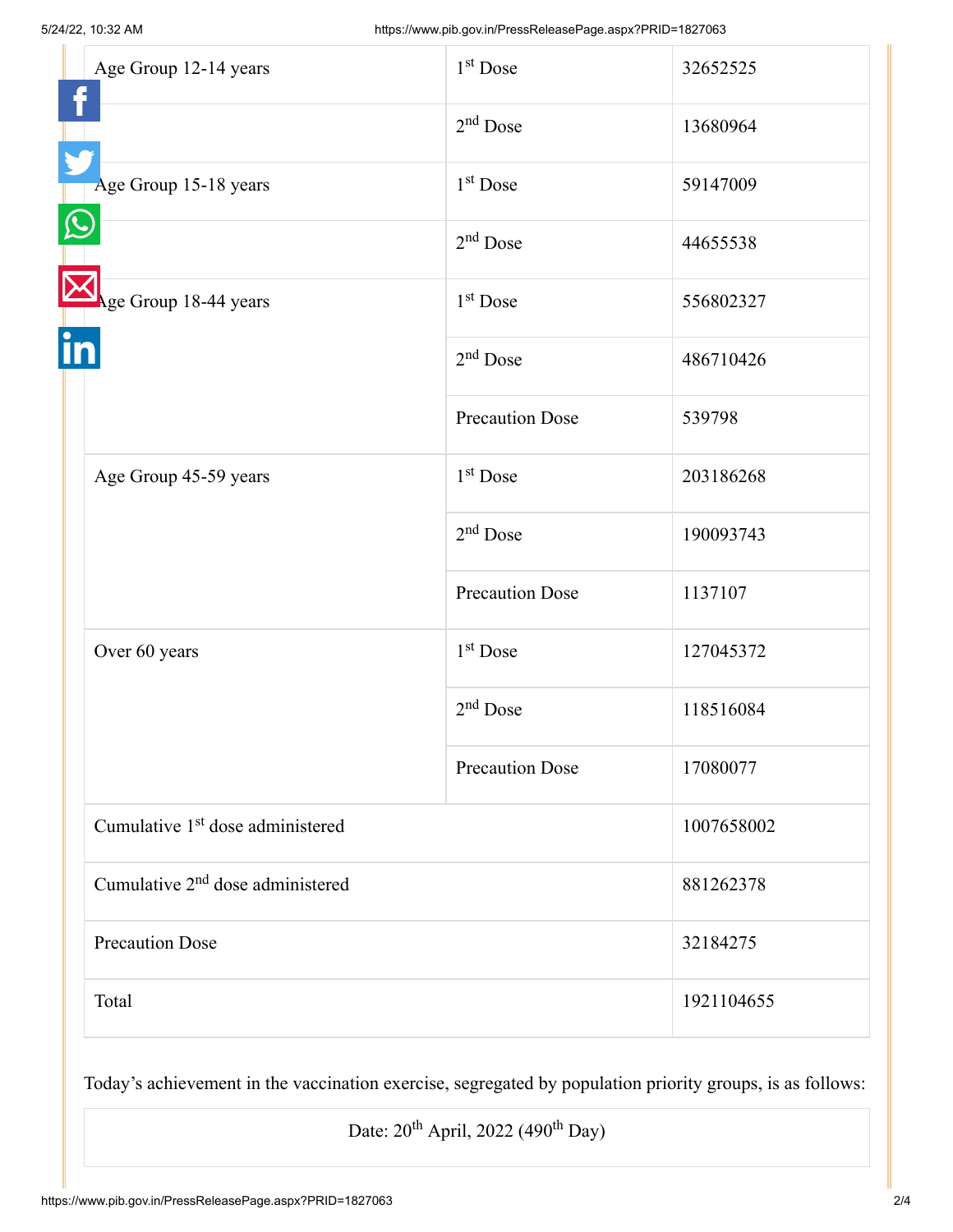| <b>HCWs</b>           | 1 <sup>st</sup> Dose   | 48     |
|-----------------------|------------------------|--------|
|                       | $2nd$ Dose             | 729    |
|                       | <b>Precaution Dose</b> | 12401  |
| FLWs<br>T.            | $1st$ Dose             | 60     |
|                       | $2nd$ Dose             | 1296   |
|                       | <b>Precaution Dose</b> | 31618  |
| Age Group 12-14 years | $1st$ Dose             | 163516 |
|                       | $2nd$ Dose             | 295780 |
| Age Group 15-18 years | 1 <sup>st</sup> Dose   | 34349  |
|                       | $2nd$ Dose             | 109756 |
| Age Group 18-44 years | $1st$ Dose             | 34593  |
|                       | $2nd$ Dose             | 317591 |
|                       | <b>Precaution Dose</b> | 22485  |
| Age Group 45-59 years | $1st$ Dose             | 6375   |
|                       | $2nd$ Dose             | 74973  |
|                       | <b>Precaution Dose</b> | 22983  |
| Over 60 years         | 1 <sup>st</sup> Dose   | 5284   |
|                       | $2nd$ Dose             | 50602  |
|                       | <b>Precaution Dose</b> | 157405 |